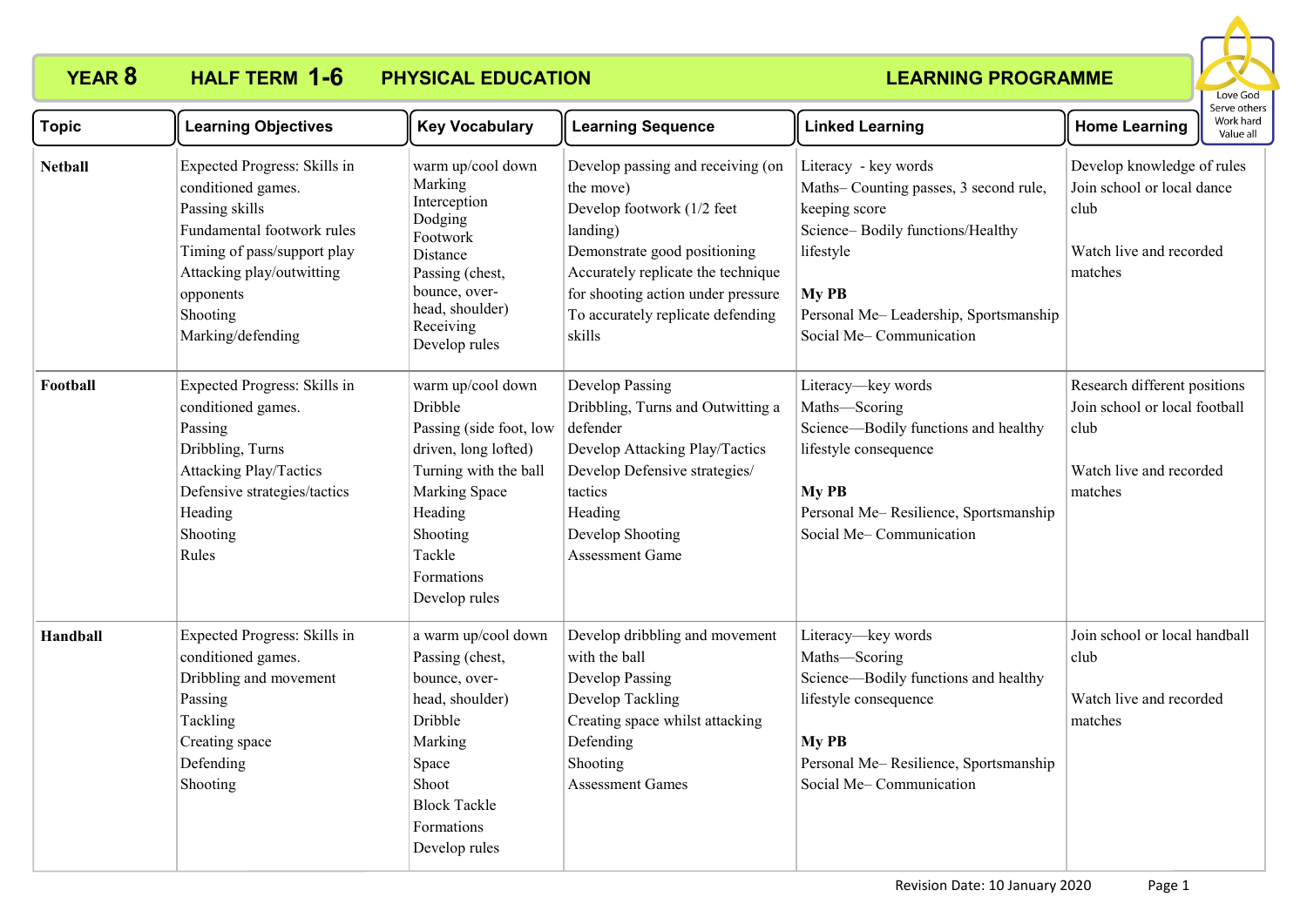

| <b>Topic</b>    | <b>Learning Objectives</b>                                                                                                                                                            | <b>Key Vocabulary</b>                                                                                                       | <b>Learning Sequence</b>                                                                                                                                                                                               | <b>Linked Learning</b>                                                                                                                                                                                                        | serve other:<br>Work hard<br><b>Home Learning</b><br>Value all                                                                             |
|-----------------|---------------------------------------------------------------------------------------------------------------------------------------------------------------------------------------|-----------------------------------------------------------------------------------------------------------------------------|------------------------------------------------------------------------------------------------------------------------------------------------------------------------------------------------------------------------|-------------------------------------------------------------------------------------------------------------------------------------------------------------------------------------------------------------------------------|--------------------------------------------------------------------------------------------------------------------------------------------|
| <b>Rugby</b>    | Expected Progress: Skills in<br>conditioned games.<br>Tackling front/side/rear<br>Rucking<br>Small sided games incorporating<br>rules                                                 | Warm up/cool down<br>Basic rules<br>Knock on<br>Cheek to cheek<br>Snap and wrap                                             | Expected progress- perform skills<br>in games and competitive situations<br>Tackling front/side/rear<br>Rucking<br>Small sided games incorporating<br>rules<br>Assessment                                              | Literacy-key words<br>Maths-Scoring<br>Science-Bodily functions and healthy<br>lifestyle consequence<br>My PB<br>Personal Me-Resilience, Sportsmanship<br>Social Me-Communication                                             | Practise-breaks /lunch /<br>home<br>Attend Extra Curricular Club<br>Join clubs in the community<br>Watch live and recorded<br>matches      |
| Hockey          | Expected Progress: Skills in<br>conditioned games.<br>Dribbling and movement with the<br>ball<br>Passing and reverse stop<br>Creating space whilst attacking<br>Defending<br>Shooting | <b>Block</b> tackle<br>Jab tackle<br>Indian dribble<br>Reverse stick<br>Flick                                               | Recap grip and dribbling<br>Passing and reverse stop<br>Use of space and attacking<br>Defending<br>Shooting                                                                                                            | Literacy-key words<br>Maths-Scoring<br>Science-Bodily functions and healthy<br>lifestyle consequence<br>My PB<br>Personal Me-Resilience, Sportsmanship<br>Social Me-Communication                                             | Practise-breaks /lunch /<br>home<br>Attend Extra Curricular Club<br>Join clubs in the community<br>Watch live and recorded<br>matches      |
| <b>Rounders</b> | Expected Progress: Skills in<br>conditioned games.<br>Fielding skills<br>Bowling<br><b>Batting</b><br>Positional roles<br>Tactics<br>Strategies to outwit opponents                   | Warm-up/Cool-Down<br>Underarm throw<br>Overarm throw<br>No bowls<br>Long barrier<br>Development of rules<br>Positional play | Replicate long barrier<br>Replicate a legal bowling technique<br>Replicate the batting technique<br>Explore rounders positions<br>Outwit opponents in a game s<br>Perform effective communication<br>& teamwork skills | Literacy-key words<br>Maths-counting good bowls, rounders<br>scored<br>Science-body functions/healthy<br>lifestyles<br>My PB<br>Personal Me - Resilience, sportsmanship<br>Social Me - communication, motivating<br>teammates | Research rules<br>Attend extra-curricular<br>rounders club<br>Watch live and recorded<br>matches to appreciate high<br>quality performance |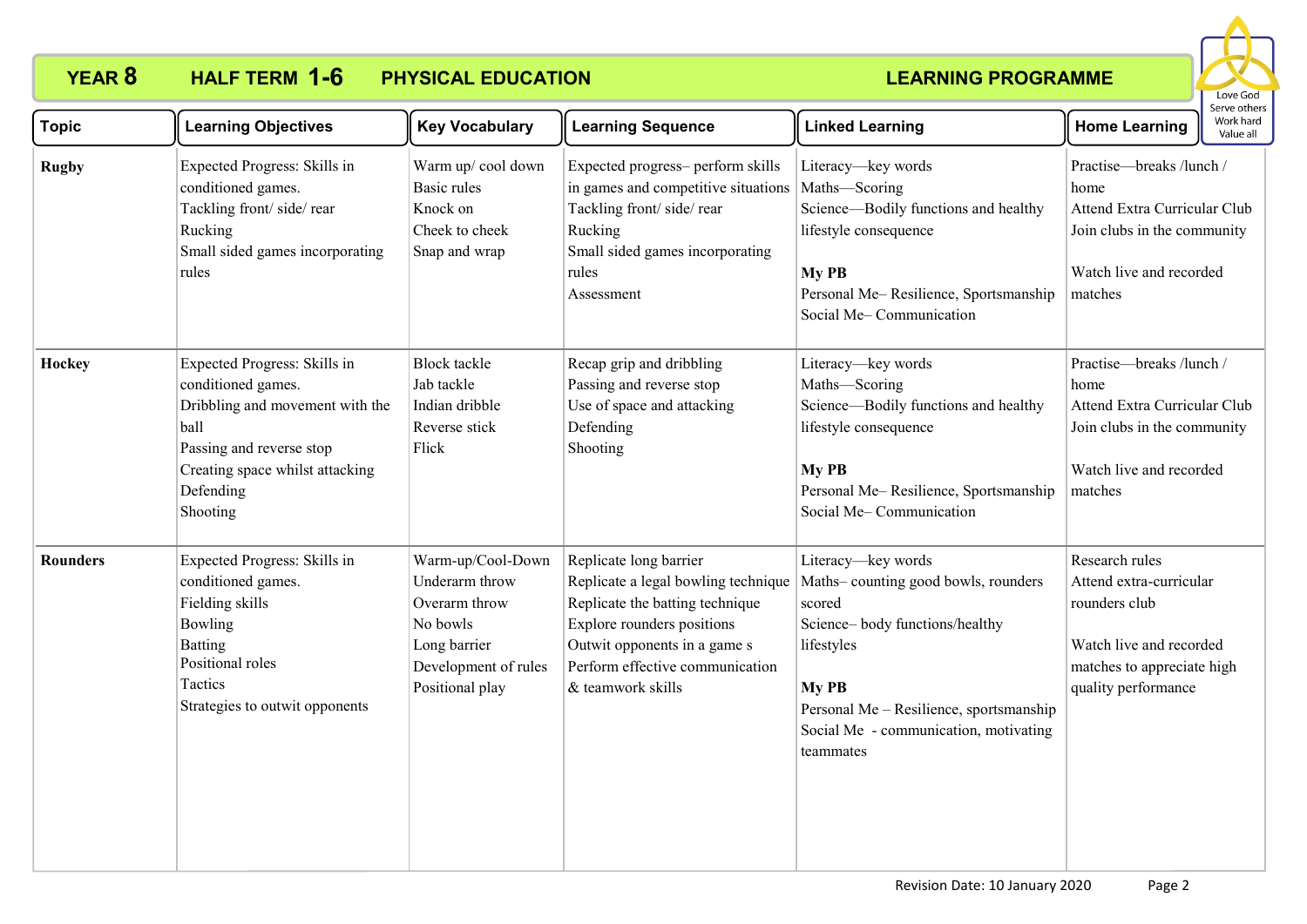

| <b>Topic</b>      | <b>Learning Objectives</b>                                                                                                                                                                                                          | <b>Key Vocabulary</b>                                                                                                                            | <b>Learning Sequence</b>                                                                                                                                                                                   | <b>Linked Learning</b>                                                                                                                                                                                                | <b>Home Learning</b>                                                                                                                                                   | Work hard<br>Value all |
|-------------------|-------------------------------------------------------------------------------------------------------------------------------------------------------------------------------------------------------------------------------------|--------------------------------------------------------------------------------------------------------------------------------------------------|------------------------------------------------------------------------------------------------------------------------------------------------------------------------------------------------------------|-----------------------------------------------------------------------------------------------------------------------------------------------------------------------------------------------------------------------|------------------------------------------------------------------------------------------------------------------------------------------------------------------------|------------------------|
| <b>Basketball</b> | Expected Progress: Skills in<br>conditioned games.<br>Develop Passing<br>Dribbling, Turns and Outwitting a<br>defender<br>Develop Attacking Play/Tactics<br>Develop Defensive strategies/<br>tactics<br>Heading<br>Develop Shooting | warm up/cool down<br>Dribble<br>Passing<br>Turning with the ball<br>Marking / Space<br>Heading<br>Shoot<br>Tackle<br>Formations<br>Develop rules | Develop Passing<br>Dribbling, Turns and Outwitting a<br>defender<br>Develop Attacking Play/Tactics<br>Develop Defensive strategies/<br>tactics<br>Heading<br>Develop Shooting<br><b>Assessment Game</b>    | Literacy-key words<br>Maths-Scoring<br>Science-Bodily functions and healthy<br>lifestyle consequence<br>My PB<br>Personal Me-Resilience, Sportsmanship<br>Social Me-Communication                                     | Research different positions<br>Attend extra-curricular/clubs<br>outside of school<br>Watch live and recorded<br>matches to appreciate high<br>performance             |                        |
| <b>Cricket</b>    | Expected Progress: Skills in<br>conditioned games<br>Fielding practice<br>Batting-drive & pull shot<br>Bowling-Run up development<br>Batting calls/basic field placement<br>Game situation                                          | Warm up/Cool Down<br>Wicket<br>Runs<br>Long barrier<br>Stance<br>Stumps<br>Basic rules                                                           | Fielding techniques recapped<br>Introduce different shots when<br>batting<br>Develop bowling technique to<br>include a run up and think about<br>how the ball is held<br>Assessment                        | Literacy-key words<br>Maths-Counting the number of runs and<br>wickets by keeping score<br>Science-Bodily functions/Healthy<br>lifestyle<br>My PB<br>Personal Me-Resilience, Sportsmanship<br>Social Me-Communication | Research different fielding<br>positions<br>Attend extra-curricular/clubs<br>outside of school<br>Watch live and recorded<br>matches to appreciate high<br>performance |                        |
| <b>Tennis</b>     | Expected Progress: Skills in<br>conditioned games<br>Basic ground strokes<br>Outwitting opponents<br>Backhand slice<br>Volley<br>Serve development                                                                                  | Warm up/Cool Down<br><b>Backhand</b><br>Volley<br>Serve<br>Net<br>Service box<br>Basic rules                                                     | Recap forehand and backhand shots Literacy—key words<br>Knowledge of the court and<br>markings<br>Introduce the backhand slice / spin<br>Introduce the volley a<br>Develop the overarm serve<br>Assessment | Maths-Counting the number of<br>successful shots within the rally and<br>keeping score<br>Science-Bodily functions/Healthy<br>lifestyle<br>My PB<br>Personal Me-Resilience, Sportsmanship<br>Social Me-Communication  | Research different shots.<br>Attend extra-curricular/clubs<br>outside of school<br>Watch live and recorded<br>matches to appreciate high<br>performance                |                        |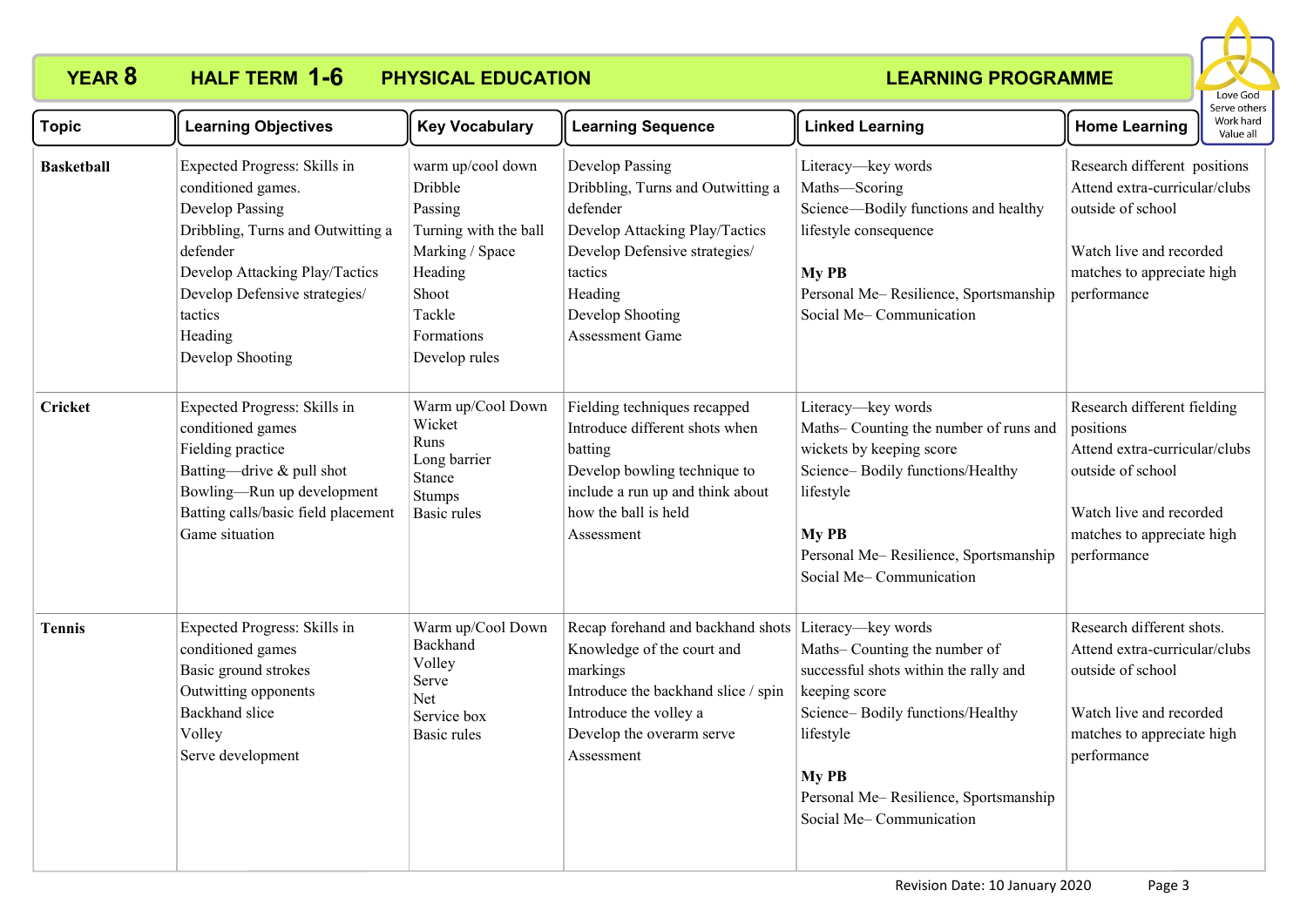

| <b>Topic</b>                                  | <b>Learning Objectives</b>                                                                                                                                                                                                                                                                                                   | <b>Key Vocabulary</b>                                                                                                                                                                                                                                                                                | <b>Learning Sequence</b>                                                                                                                                                                                                                                                        | <b>Linked Learning</b>                                                                                                                                                                                                                                                      | <b>Home Learning</b>                                                                                                                      | בו אב חוובו א<br>Work hard<br>Value all |
|-----------------------------------------------|------------------------------------------------------------------------------------------------------------------------------------------------------------------------------------------------------------------------------------------------------------------------------------------------------------------------------|------------------------------------------------------------------------------------------------------------------------------------------------------------------------------------------------------------------------------------------------------------------------------------------------------|---------------------------------------------------------------------------------------------------------------------------------------------------------------------------------------------------------------------------------------------------------------------------------|-----------------------------------------------------------------------------------------------------------------------------------------------------------------------------------------------------------------------------------------------------------------------------|-------------------------------------------------------------------------------------------------------------------------------------------|-----------------------------------------|
| <b>Gymnastics</b>                             | <b>Expected Progress: Develop</b><br>gymnastic moves showing<br>precision, control, clarity of<br>movement and fluency.<br>Rotation & jumps<br>Balance - Individual/Partner work<br>Counter balances<br>Group balances<br>Use of benches in routines-<br>balances/jumps                                                      | Warm-up/cool-down<br>Movement<br>Balance<br>Counter balance<br>Sequence<br>Creativity<br>Fluency<br>Routines<br>Body tension                                                                                                                                                                         | Recap rotation & jumps<br>What makes a good routine-<br>fluency, creativity<br>Recap balance - Individual/Partner<br>work<br>What is a counter balance<br>Developing Group balances<br>Use of benches in routines-<br>balances/jumps<br>Making a routine/sequence<br>Assessment | Literacy through the use of key words<br>Maths-counting time held for a balance/<br>timing of a routine/sequence<br>Science-body functions/healthy lifestyles<br>- reasons for warming up and cooling<br>down<br>My PB<br>Social Me-communication<br>Thinking Me-evaluation | Attend extra-curricular<br>gymnastics club<br>Watch live and recorded<br>gymnastics routines to<br>appreciate high quality<br>performance |                                         |
| <b>Health Related</b><br><b>Fitness (HRF)</b> | <b>Expected Progress:</b><br>Recap Gym Safety<br>Heart rate-Recovery Rate<br><b>Fartlek Training</b><br><b>Circuit Training</b><br><b>Fitness Testing</b><br>Fitness Classes eg. Step /<br>Boxercise / Yoga                                                                                                                  | Safety<br>Heart rate, (bpm)<br>Maximum HR, Resting<br>HR, Working HR<br>Circuit / Continuous/<br><b>Fartlek Training</b><br>Aerobic / Anaerobic<br><b>Fitness Testing</b>                                                                                                                            | Recap Gym Safety<br>Heart rate-Recovery Rate<br>Fartlek Training<br><b>Circuit Training</b><br><b>Fitness Testing</b><br>Aerobic Session                                                                                                                                        | Literacy (key words),<br>PSHE - positive attitude/confidence<br>building/working with others.<br>Science (muscle names, bodily functions<br>including heart rate monitoring)<br>Maths (measuring, recording and<br>collating data)<br><b>GCSE PE (Physical Training)</b>    | <b>Attend Extra Curricular</b><br>fitness<br>Join a local gym                                                                             |                                         |
| <b>Theory</b>                                 | <b>Expected Progress:</b><br>Skeleton-functions<br>Identification and location of major<br>bones<br>Muscles—identification and<br>location<br>Heart Rate-how to take heart<br>rate—Describe the key terms<br>Components of fitness-identify<br>and describe<br>Methods of training-identify/,<br>describe and link to sports | Movement, Protection,<br>Shape and Support<br>Heart rate, (bpm)<br>Maximum HR, Resting<br>HR, Working HR<br>Cardiovascular<br>Endurance, Muscular<br>Endurance, Strength,<br>Flexibility, Agility,<br>Speed, Coordination<br>Interval / Weight /<br>Circuit / Continuous/<br><b>Fartlek Training</b> | Skeleton; Ligaments<br>Muscles: Tendons<br><b>Heart Rate</b><br>Components of Fitness<br>Methods of Training                                                                                                                                                                    | Science-Biology and healthy lifestyle<br>consequence<br>Literacy-key words<br>Numeracy—recording heart rate                                                                                                                                                                 | Revision for end of unit test                                                                                                             |                                         |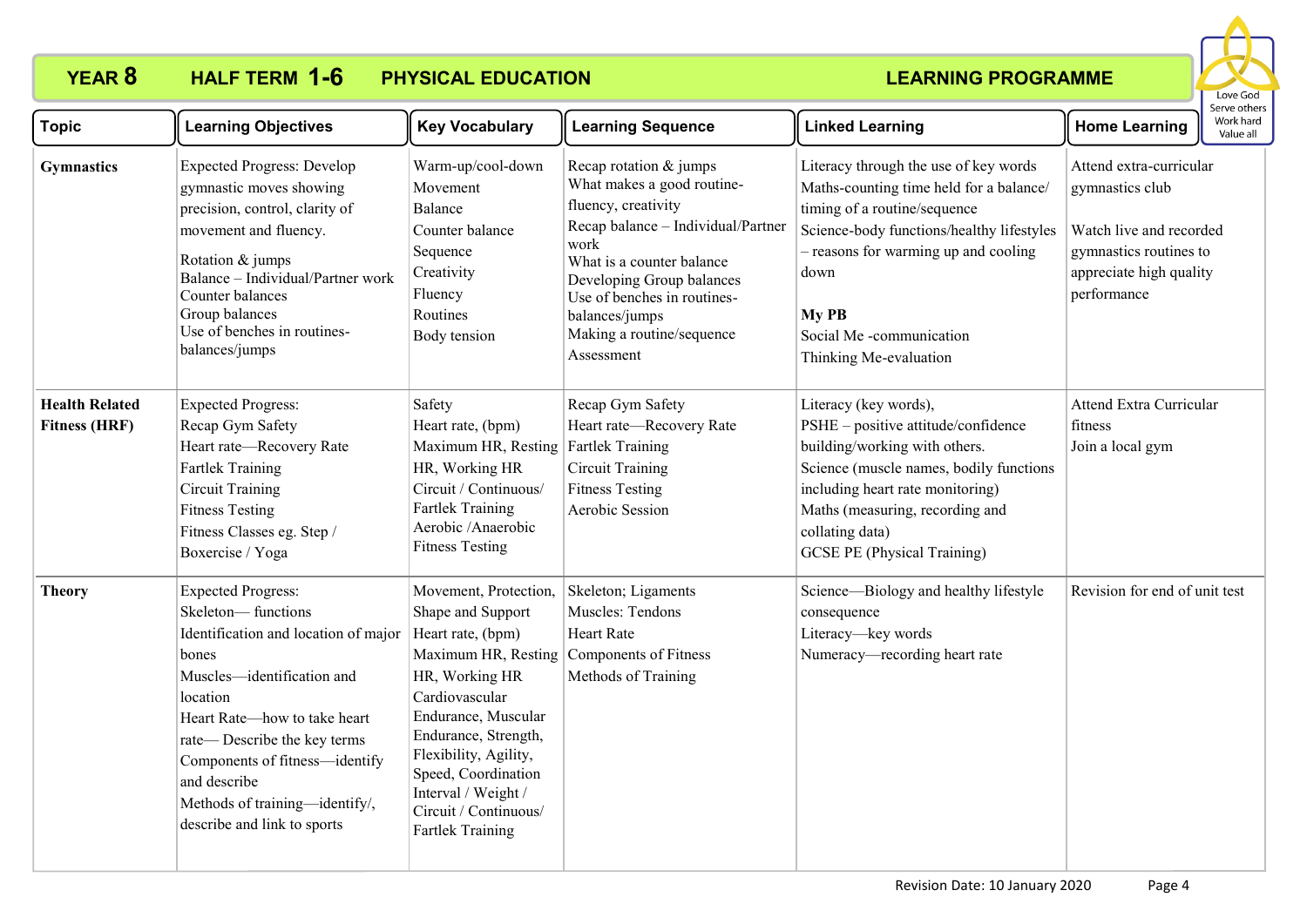

| <b>Topic</b>                                                                                          | <b>Learning Objectives</b>                                                                                                                                                                                                                                                                          | <b>Key Vocabulary</b>                                                                                                   | <b>Learning Sequence</b>                                                                                                                                                                                                                                                                               | <b>Linked Learning</b>                                                                                                                                                                                               | erve other:<br>Work hard<br><b>Home Learning</b><br>Value all                                                                                                                                                          |
|-------------------------------------------------------------------------------------------------------|-----------------------------------------------------------------------------------------------------------------------------------------------------------------------------------------------------------------------------------------------------------------------------------------------------|-------------------------------------------------------------------------------------------------------------------------|--------------------------------------------------------------------------------------------------------------------------------------------------------------------------------------------------------------------------------------------------------------------------------------------------------|----------------------------------------------------------------------------------------------------------------------------------------------------------------------------------------------------------------------|------------------------------------------------------------------------------------------------------------------------------------------------------------------------------------------------------------------------|
| <b>Dance-Grease</b><br>lightening                                                                     | Expected progress:<br>Dance Intro/Starting stretches<br>Recap fundamentals from last year<br>Chorus formations/levels<br>Verse movements<br>Interlude sections<br>Finish/finale<br>Assessment                                                                                                       | Cannon<br>Unison<br>Posture<br>Control<br>Accuracy<br>Timing<br>Creativity<br>Aesthetics awareness                      | Accurately replicate chorus<br>movements from the film.<br>Develop creativity within sequence<br>using compositional ideas based on<br>the film.<br>Incorporate their own motifs and<br>formations with union, canon,<br>mirroring and levels when<br>choreographing solo, duet and<br>group routines. | Literacy through the use of key words<br>Maths-Counting beats in a bar<br>Science-Bodily functions/Healthy<br>lifestyle<br>My PB<br>Personal Me-Self Motivation<br>Social Me-Collaboration<br>Thinking Me-Innovation | Develop knowledge of key<br>terminology<br>Watch well known/famous<br>pieces<br>Join school or local dance<br>club                                                                                                     |
| <b>Table Tennis</b>                                                                                   | Expected progress- perform skills<br>in conditioned practices<br>Backhand push<br>Forehand push<br><b>Backhand</b> drive<br>Forehand drive<br>Service                                                                                                                                               | Warm up/cool down<br><b>Basic rules</b><br>Spin<br>Rally<br><b>Bounce</b><br>Timing                                     | Backhand push<br>Forehand push<br><b>Backhand</b> drive<br>Forehand drive<br>Service<br>Assessment                                                                                                                                                                                                     | Literacy-key words<br>Maths-Scoring<br>Science-Bodily functions and healthy<br>lifestyle consequence<br>My PB<br>Personal Me-Resilience, Sportsmanship<br>Social Me-Communication                                    | Practise-breaks /lunch /<br>home<br><b>Attend Extra Curricular</b><br>Join clubs in the community<br>Watch live and recorded<br>matches<br>Research the internet                                                       |
| <b>Athletics</b><br><b>Track Events</b><br>100m sprint<br>200m sprint<br>400m sprint<br>800m<br>1500m | Expected progress:<br>Track Events:<br>Sprints-maximum speed/effort<br>Re-cap arm movements and lanes.<br>Introduce starting positions from<br>the blocks.<br>Encourage to achieve silver times<br>800m/1500m— recap on pace<br>settings. Introduce leg stride<br>patterns and breathing techniques | Sprintiing<br>Running<br>Timing<br>Chin/Knee/toe<br>45 degrees angle<br>Heart rate<br>Warm up/cool down<br>Pace setting | <b>Track Events:</b><br>Sprints-maximum speed/effort<br>Re-cap arm movements and lanes.<br>Introduce starting positions from<br>the blocks.<br>Encourage to achieve silver times<br>800m/1500m— recap on pace<br>settings. Introduce leg stride<br>patterns and breathing techniques                   | Literacy-key words<br>Maths-Scoring<br>Citizenship-Sportsmanship<br>Science—Bodily functions and healthy<br>lifestyle consequence<br>My PB<br>Personal Me-Resilience, Sportsmanship<br>Social Me-Communication       | Practise skills at breaks and<br>lunchtimes and at home<br><b>Attend Extra Curricular</b><br>athletics<br>Join clubs in the community<br>Watch live and recorded<br>matches to appreciate high-<br>quality performance |